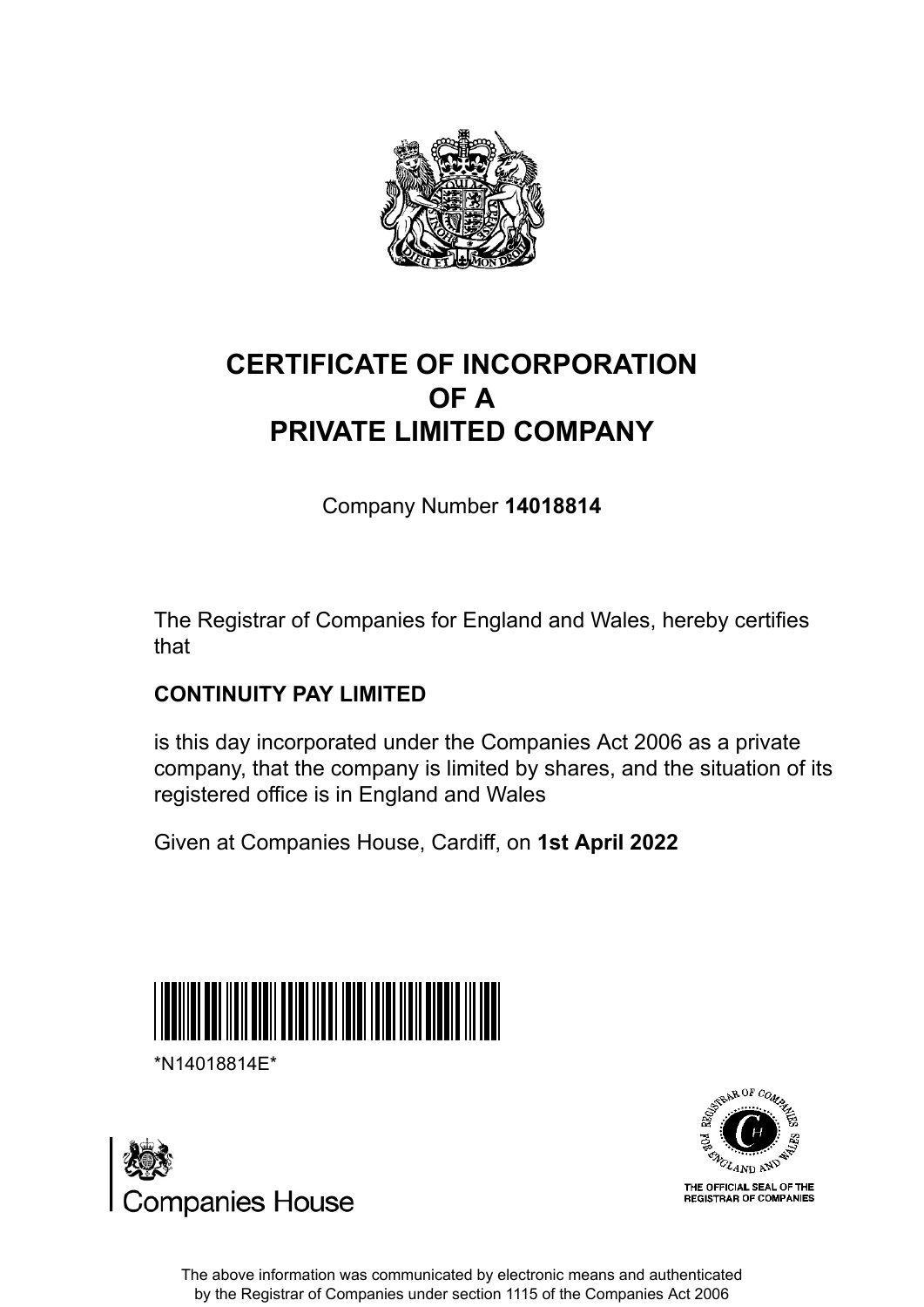



#### **Application to register a company**

*Received for filing in Electronic Format on the:* **01/04/2022** *XB101X17*



*Company Name in full:* **CONTINUITY PAY LIMITED** *Company Type:* **Private company limited by shares** *Situation of Registered Office:* **England and Wales** *Proposed Registered Office Address:* **KEMP HOUSE 152-160 CITY ROAD LONDON ENGLAND EC1V 2NX** *Sic Codes:* **64205**

*I wish to entirely adopt the following model articles:* **Private (Ltd by Shares)**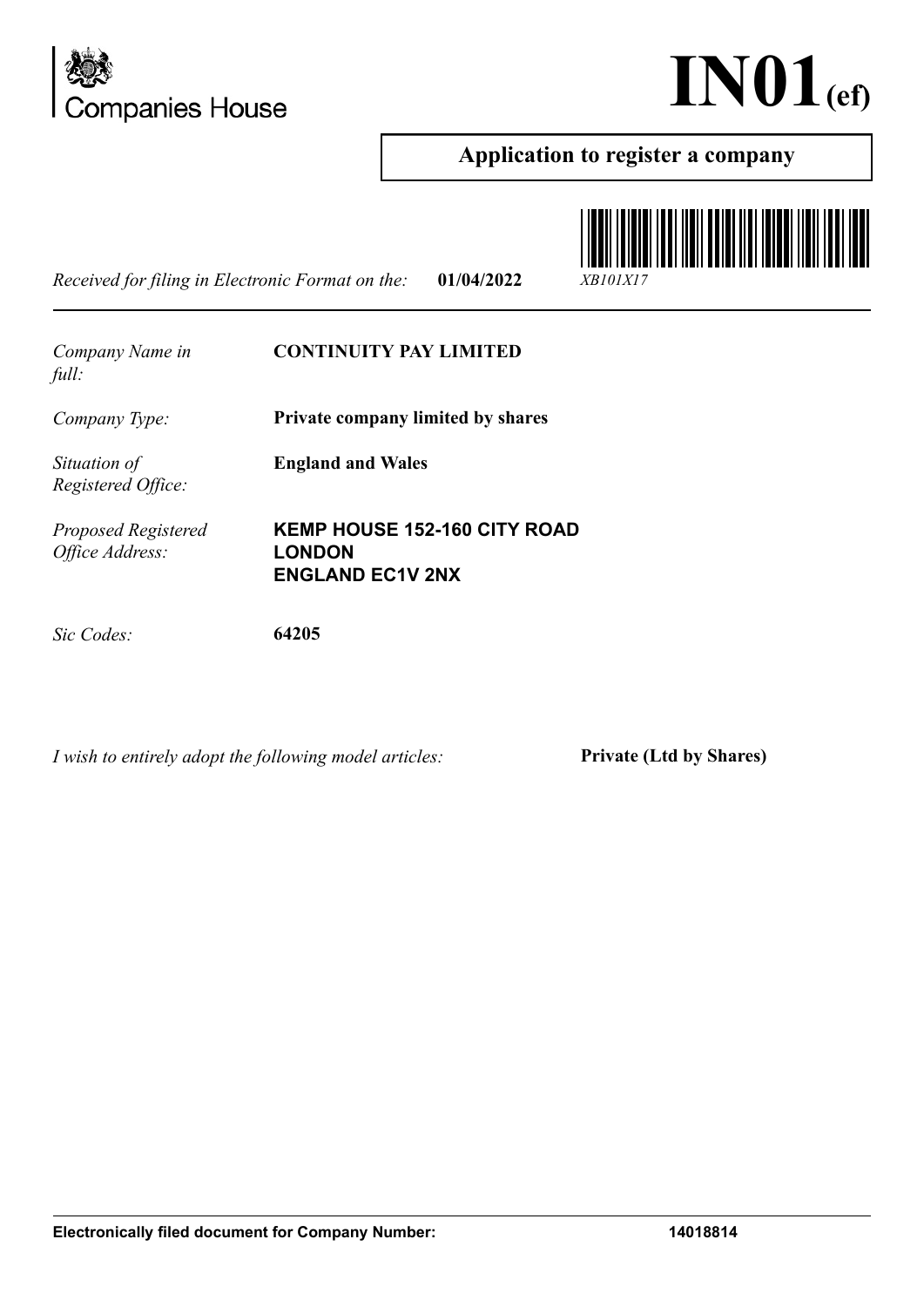## *Company Secretary 1*

| Type:                    | <b>Person</b>                           |
|--------------------------|-----------------------------------------|
| <i>Full Forename(s):</i> | <b>MS PATRICIA MARIE</b>                |
| Surname:                 | <b>SANJURJO</b>                         |
| <b>Former Names:</b>     | PATRICIA M SANJURJO-RAZZELL             |
| Service Address:         | recorded as Company's registered office |

*The subscribers confirm that the person named has consented to act as a secretary.*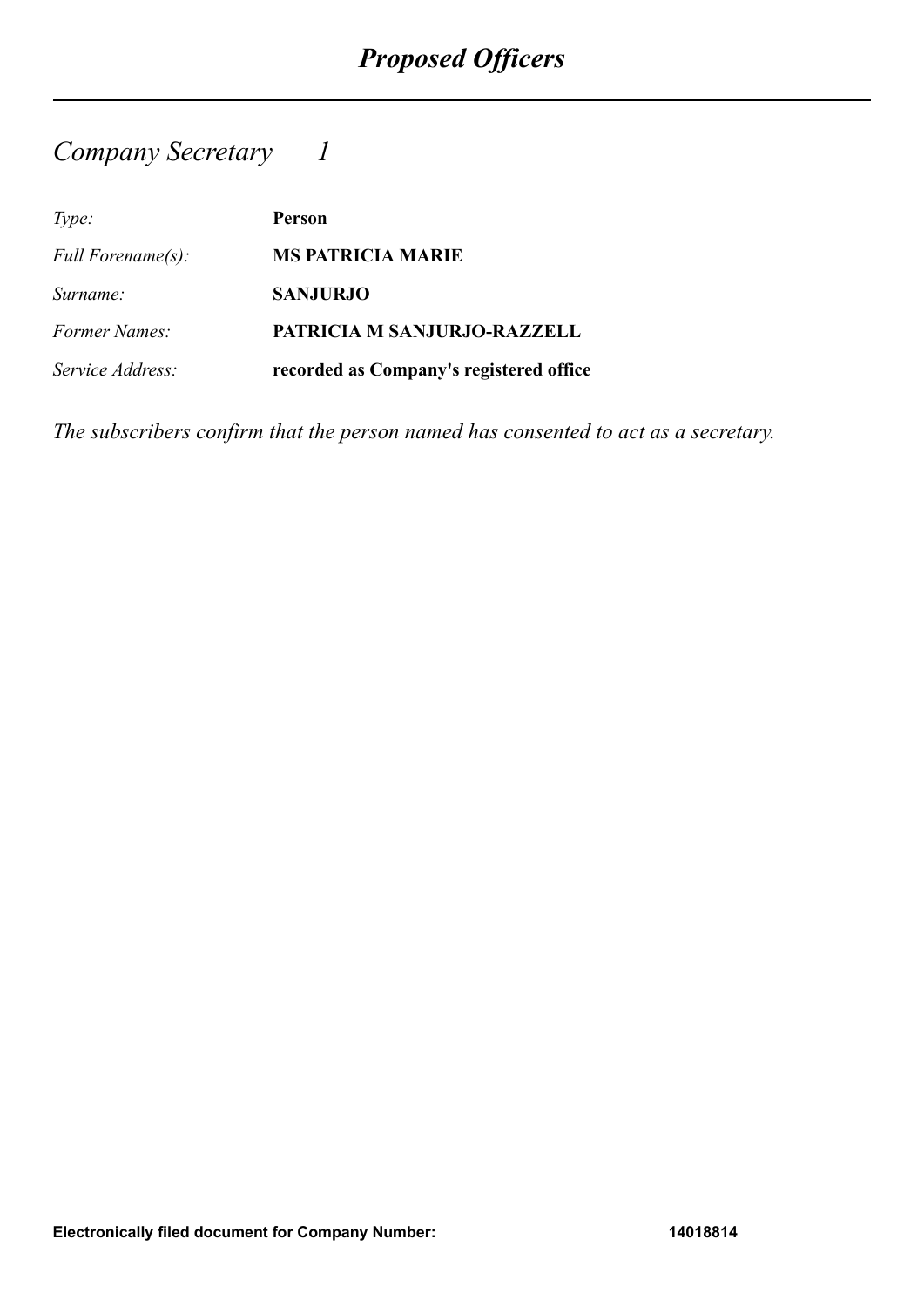## *Company Director 1*

| Type:                                |              | Person                                                                          |                     |                |
|--------------------------------------|--------------|---------------------------------------------------------------------------------|---------------------|----------------|
| <i>Full Forename(s):</i>             |              | <b>MR DANIEL JOHN</b>                                                           |                     |                |
| Surname:                             |              | <b>HARDING</b>                                                                  |                     |                |
| <i>Former Names:</i>                 |              |                                                                                 |                     |                |
| Service Address:                     |              | <b>KEMP HOUSE 152-160 CITY ROAD</b><br><b>LONDON</b><br><b>ENGLAND EC1V 2NX</b> |                     |                |
| Country/State Usually<br>Resident:   |              | <b>ENGLAND</b>                                                                  |                     |                |
| Date of Birth:<br><i>Occupation:</i> | $**/03/1999$ | <b>COMPANY DIRECTOR</b>                                                         | <i>Nationality:</i> | <b>BRITISH</b> |

*The subscribers confirm that the person named has consented to act as a director.*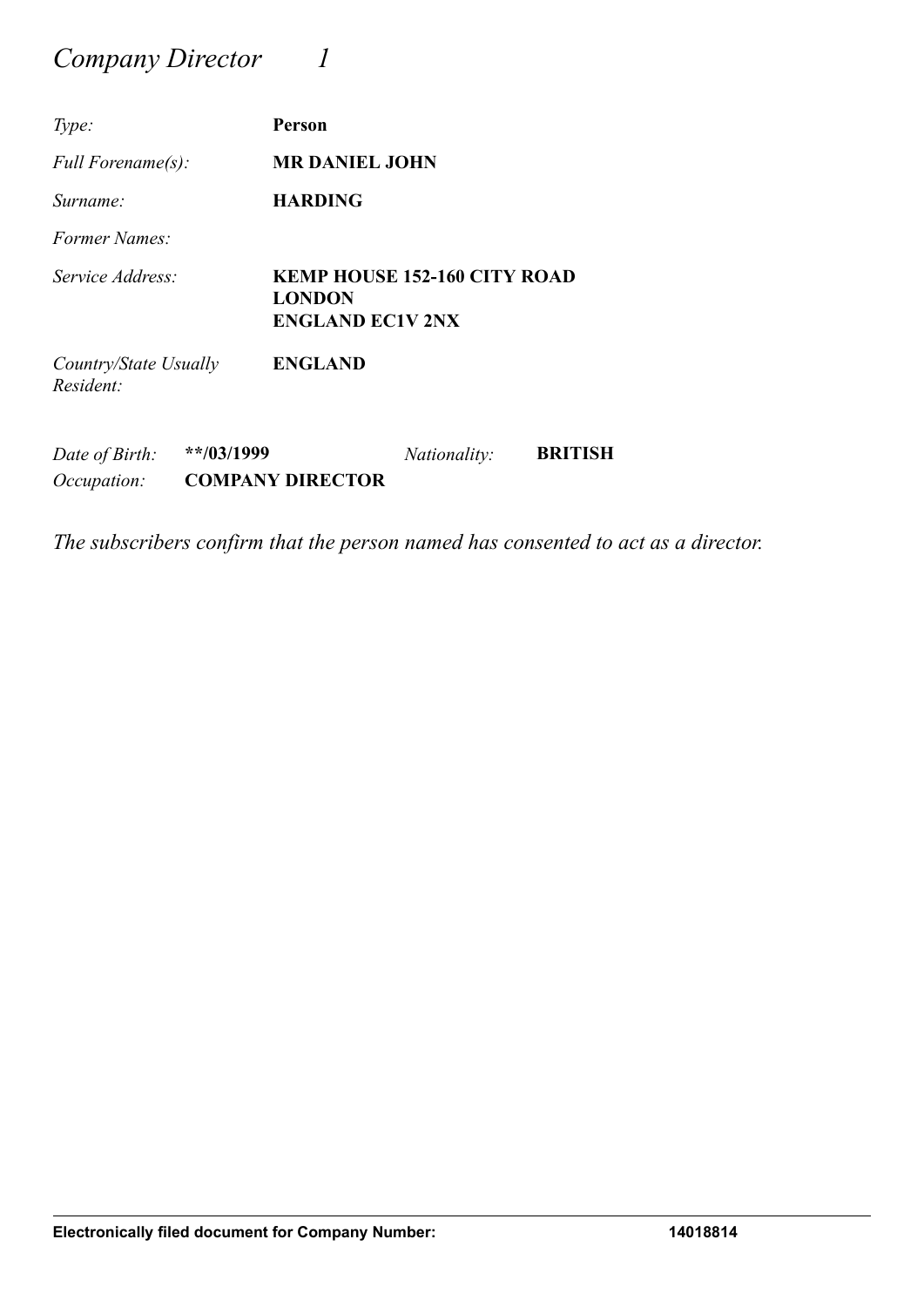## *Company Director 2*

| Type:                                                                 | Person                                                                          |
|-----------------------------------------------------------------------|---------------------------------------------------------------------------------|
| Full Forename(s):                                                     | <b>MR LUKE SCOTT</b>                                                            |
| Surname:                                                              | <b>BIELBY</b>                                                                   |
| Former Names:                                                         |                                                                                 |
| Service Address:                                                      | <b>KEMP HOUSE 152-160 CITY ROAD</b><br><b>LONDON</b><br><b>ENGLAND EC1V 2NX</b> |
| Country/State Usually<br>Resident:                                    | <b>ENGLAND</b>                                                                  |
| **/06/1999<br>Date of Birth:<br><b>DIRECTOR</b><br><i>Occupation:</i> | <b>BRITISH</b><br><i>Nationality:</i>                                           |

*The subscribers confirm that the person named has consented to act as a director.*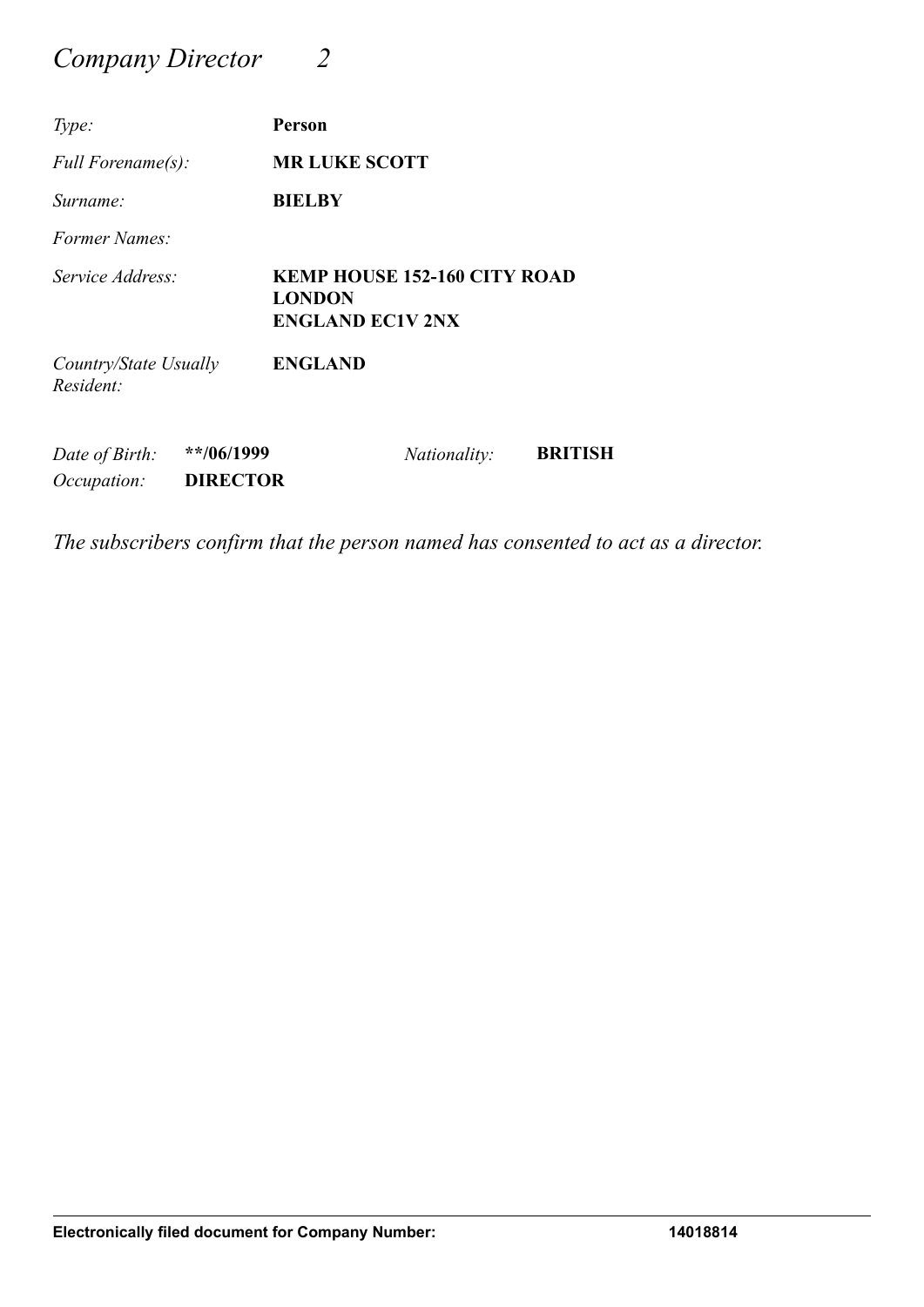### *Company Director 3*

| Type:                                |                                  | Person                                                                                      |
|--------------------------------------|----------------------------------|---------------------------------------------------------------------------------------------|
| Full Forename(s):                    |                                  | <b>MR WILLIAM DAVID TARN</b>                                                                |
| Surname:                             |                                  | <b>MITCHELL</b>                                                                             |
| <i>Former Names:</i>                 |                                  |                                                                                             |
| Service Address:                     |                                  | <b>6A UPSALL ROAD</b><br><b>SOUTH KILVINGTON</b><br><b>THIRSK</b><br><b>ENGLAND YO7 2NJ</b> |
| Country/State Usually<br>Resident:   |                                  | <b>ENGLAND</b>                                                                              |
| Date of Birth:<br><i>Occupation:</i> | $*$ $12/1999$<br><b>DIRECTOR</b> | <b>BRITISH</b><br>Nationality:                                                              |

*The subscribers confirm that the person named has consented to act as a director.*

### *Company Director 4*

| Type:                | Corporate                                |
|----------------------|------------------------------------------|
| Name:                | <b>SANCOS GROUP LTD</b>                  |
| Principal / Business | <b>KEMP HOUSE 152-160 CITY ROAD</b>      |
| Address:             | <b>LONDON</b><br><b>ENGLAND EC1V 2NX</b> |

## *UK Limited Company*

*Registration Number:* **12122173** *The subscribers confirm that the corporate body named has consented to act as a director.*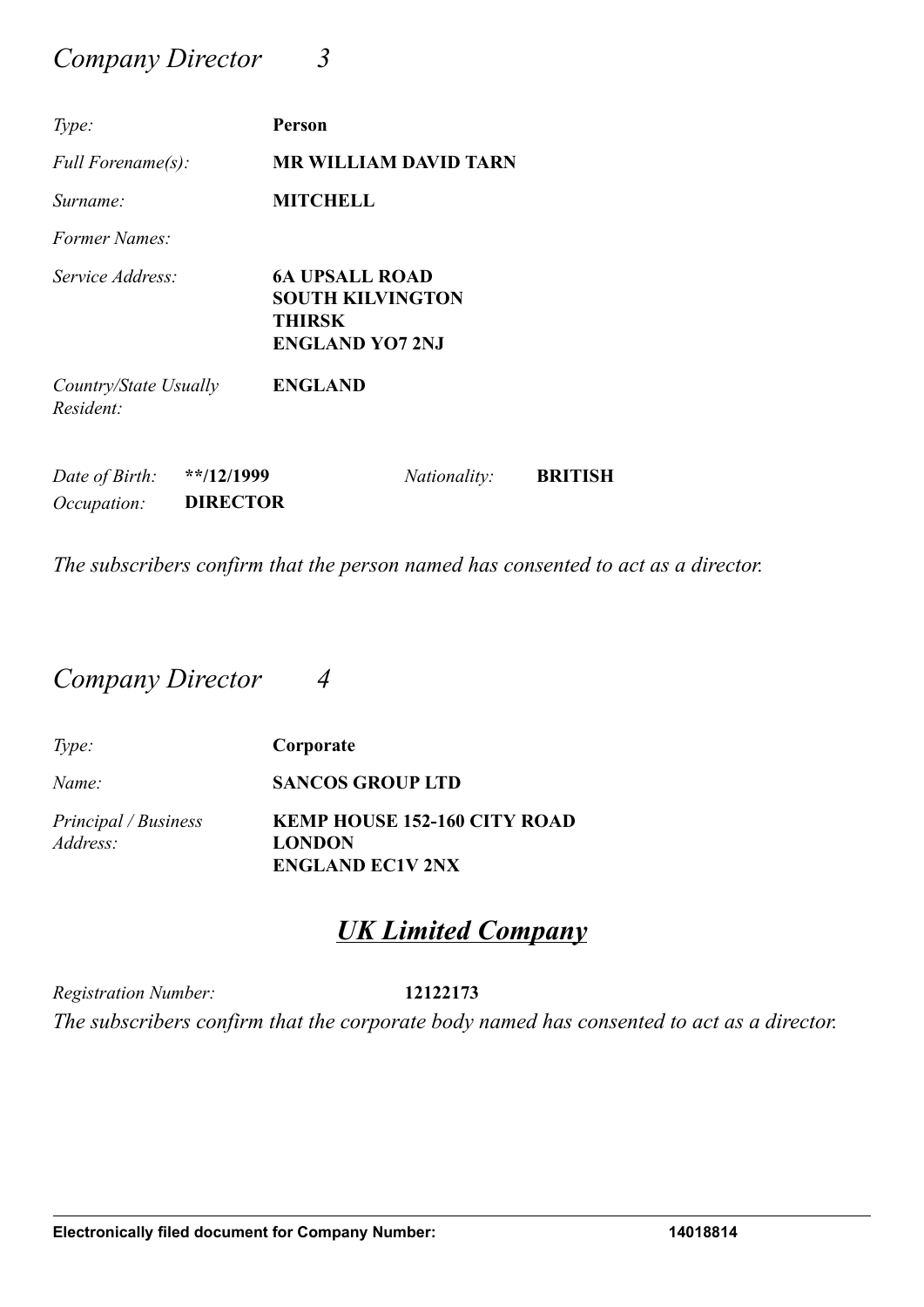*Class of Shares:* **ORDINARY** *Currency:* **GBP** *Prescribed particulars*

*Number allotted* **1** *Aggregate nominal value:* **1**

#### **FULL RIGHTS REGARDING VOTING, PAYMENT OF DIVIDENDS AND DISTRIBUTIONS**

#### **Statement of Capital (Totals)**

| Currency: | ${\mathsf G} {\mathsf B} {\mathsf P}$ | Total number of shares:        |  |
|-----------|---------------------------------------|--------------------------------|--|
|           |                                       | Total aggregate nominal value: |  |
|           |                                       | Total aggregate unpaid:        |  |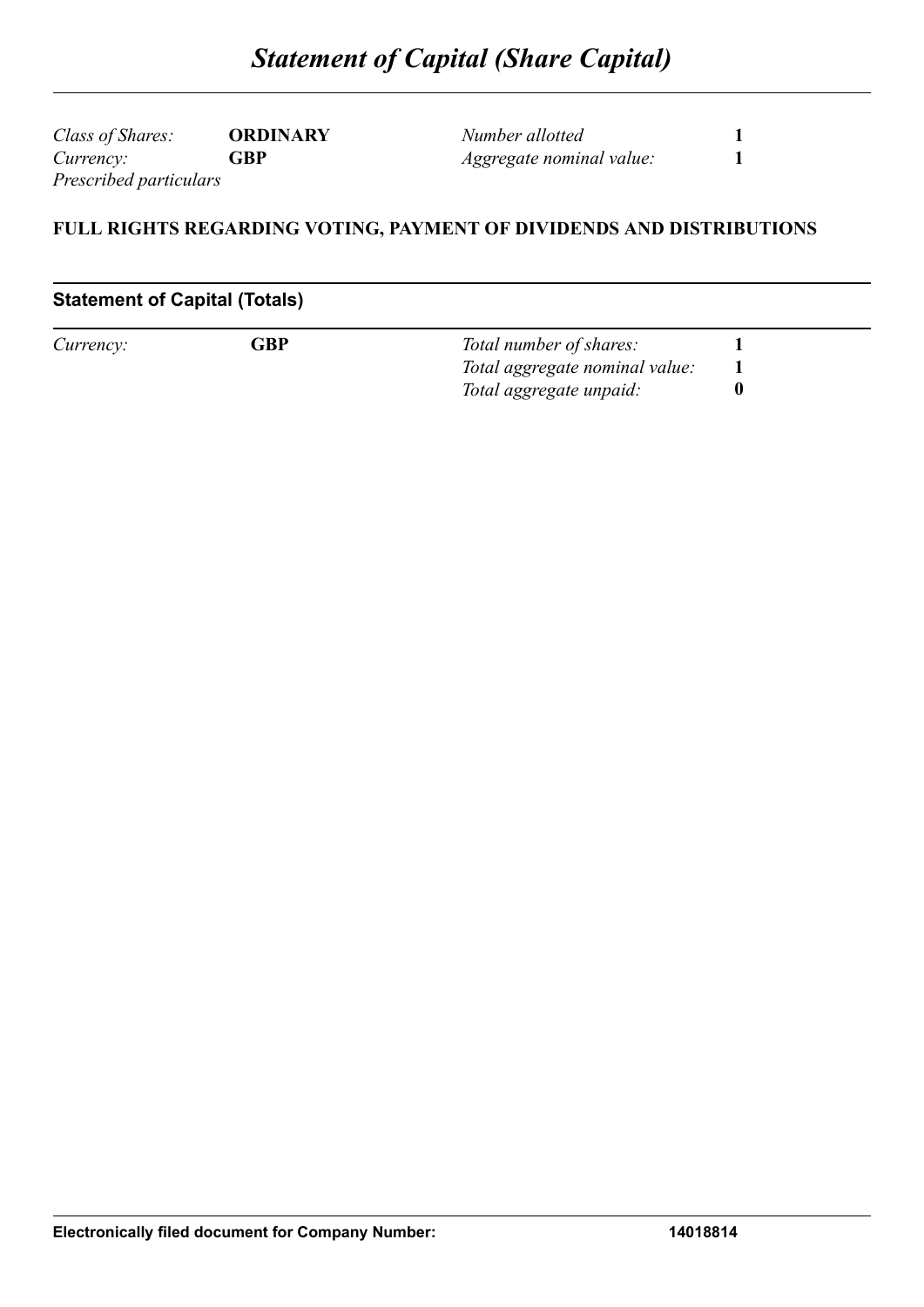#### *Name:* **SANCOS GROUP LTD**

| Address | <b>KEMP HOUSE 152-160 CITY</b> | Class of Shares:        | <b>ORDINARY</b> |
|---------|--------------------------------|-------------------------|-----------------|
|         | <b>ROAD</b>                    |                         |                 |
|         | <b>LONDON</b>                  | Number of shares:       |                 |
|         | <b>ENGLAND</b>                 | Currency:               | <b>GBP</b>      |
|         | <b>EC1V 2NX</b>                | Nominal value of each 1 |                 |
|         |                                | share:                  |                 |
|         |                                | Amount unpaid:          | $\bf{0}$        |
|         |                                | Amount paid:            |                 |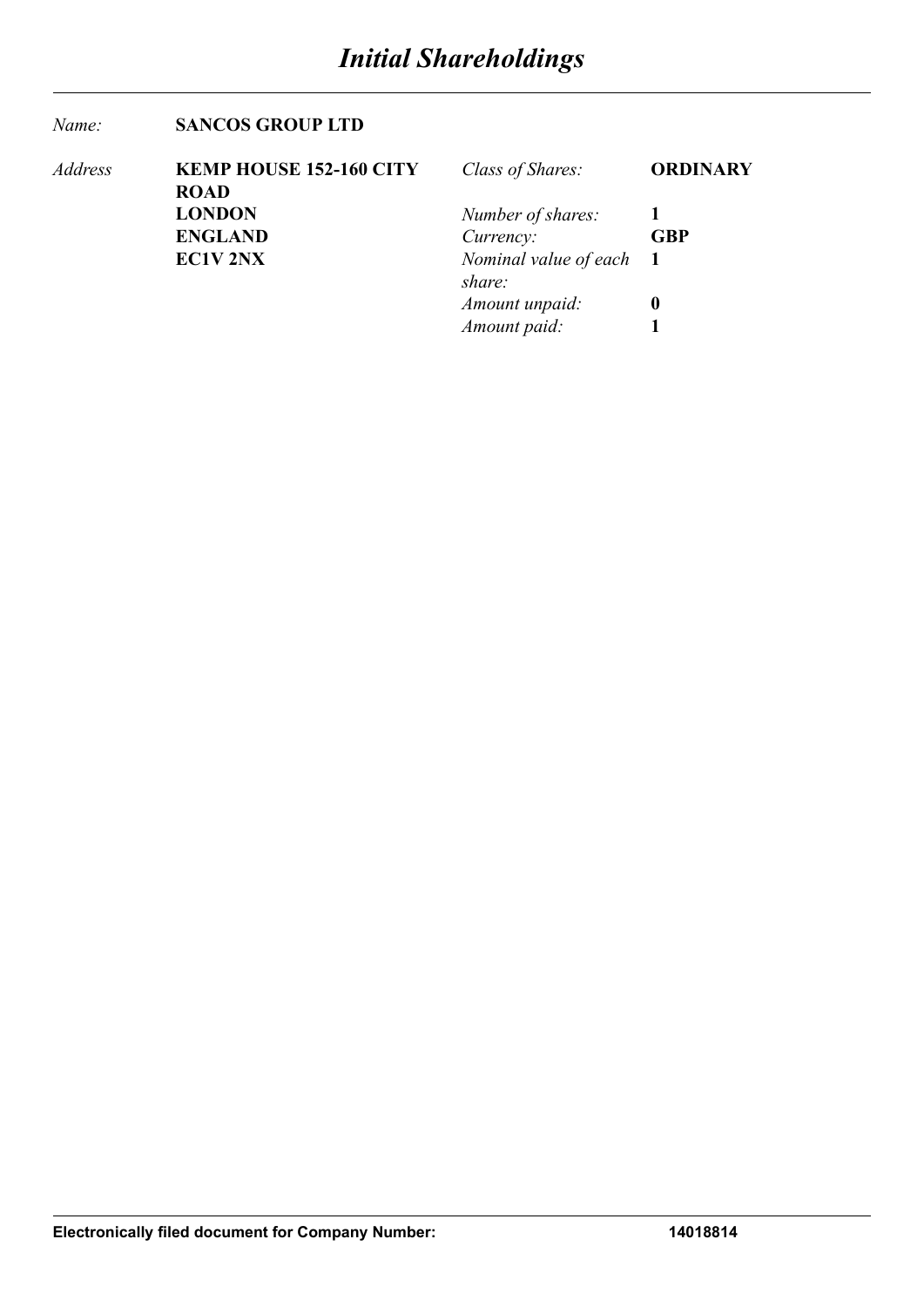**Statement of initial significant control**

**On incorporation, there will be someone who will count as a Person with Significant Control (either a registerable person or relevant legal entity (RLE)) in relation to the company**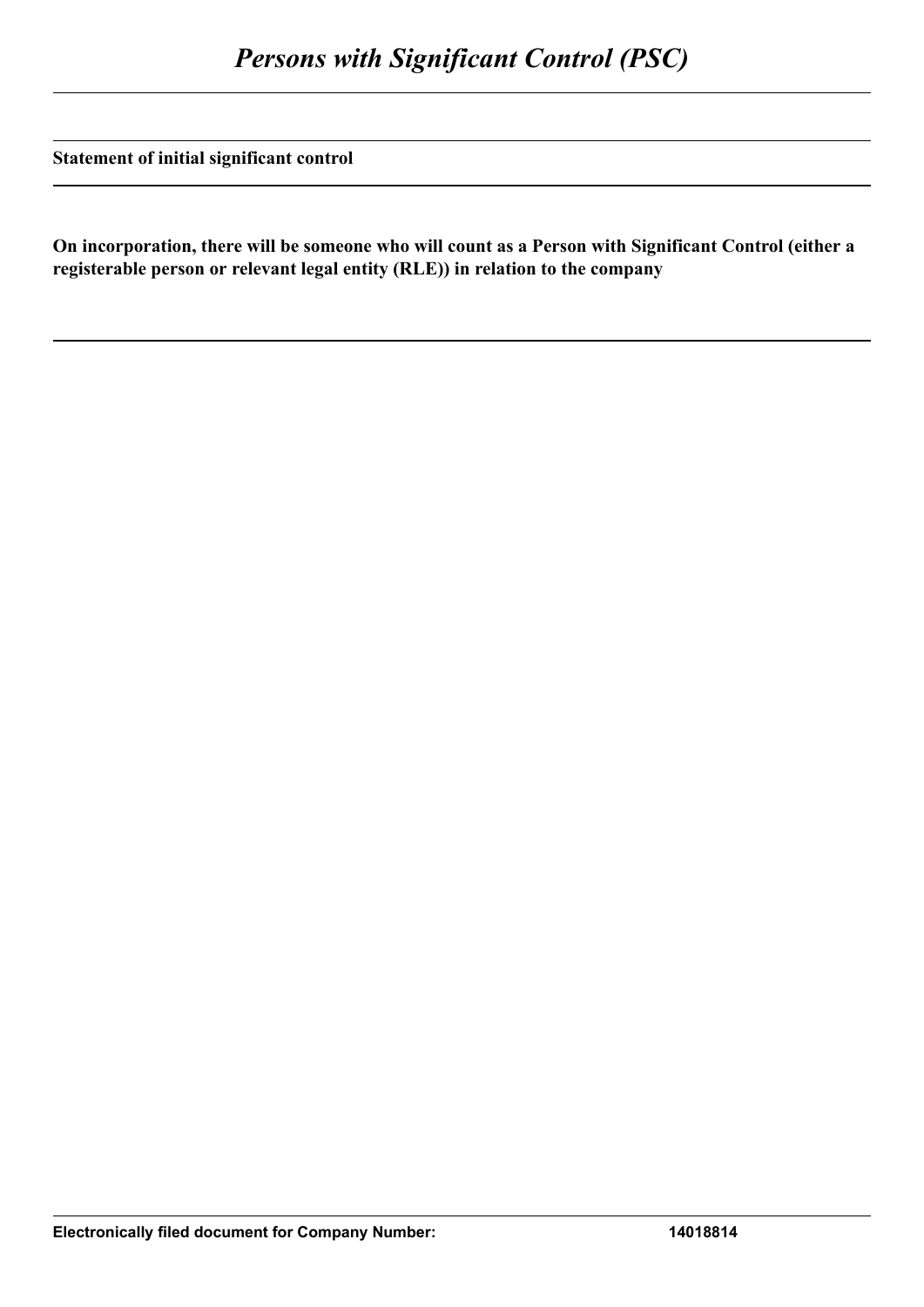| Company Name:               | <b>SANCOS GROUP LTD</b>             |
|-----------------------------|-------------------------------------|
| Service Address:            | <b>KEMP HOUSE 152-160 CITY ROAD</b> |
|                             | <b>LONDON</b>                       |
|                             | <b>ENGLAND</b>                      |
|                             | EC1V <sub>2NX</sub>                 |
| Legal Form:                 | PRIVATE COMPANY LIMITED BY SHARES   |
| Governing Law:              | <b>COMPANIES ACT 2006</b>           |
| <b>Register Location:</b>   | <b>UK REGISTER OF COMPANIES</b>     |
| Country/State:              | <b>UNITED KINGDOM</b>               |
| <i>Registration Number:</i> | 12122173                            |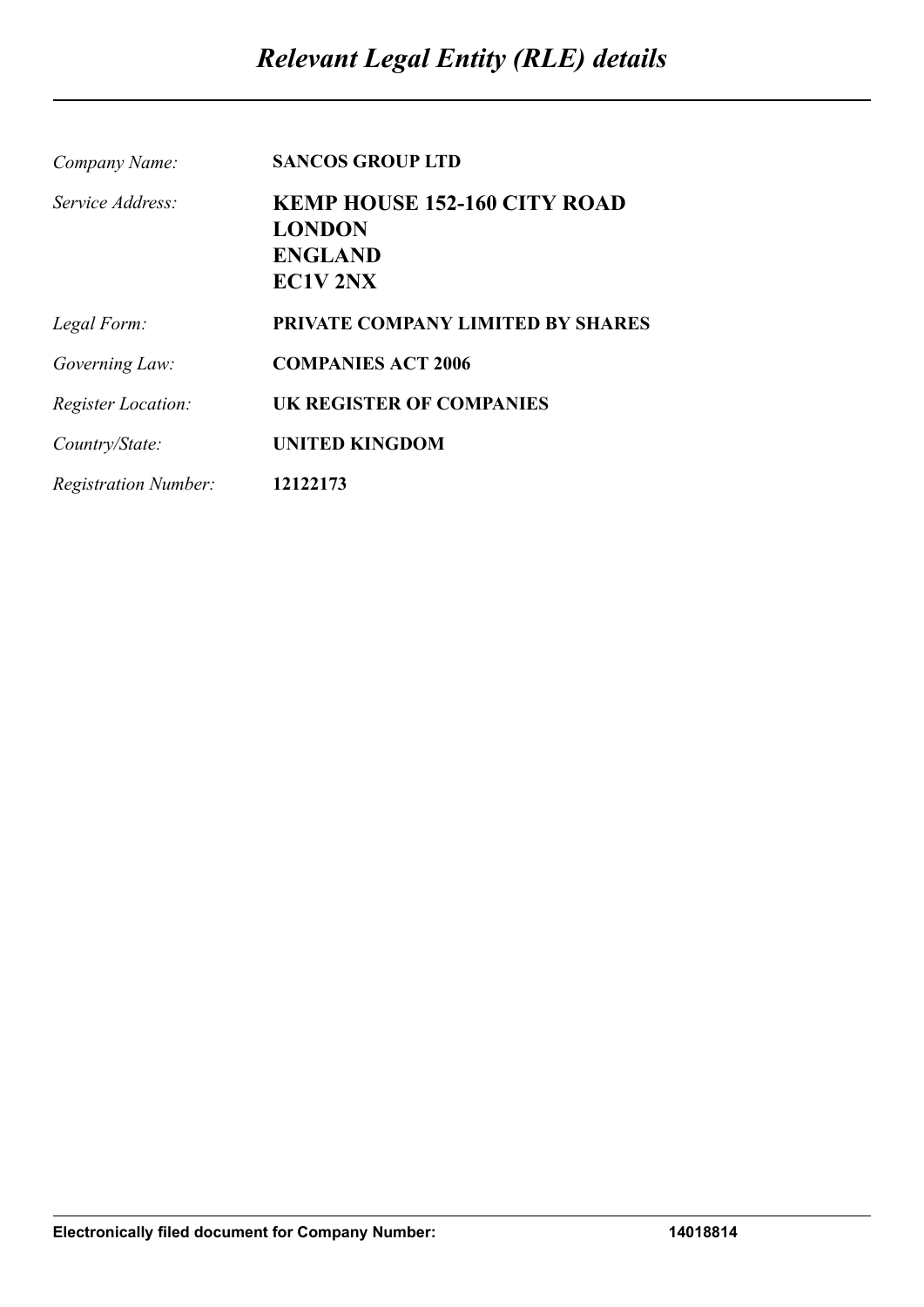| <b>Nature of control</b> | The relevant legal entity holds, directly or indirectly, 75% or<br>more of the voting rights in the company.                                     |
|--------------------------|--------------------------------------------------------------------------------------------------------------------------------------------------|
| <b>Nature of control</b> | The relevant legal entity holds, directly or indirectly, 75% or<br>more of the shares in the company.                                            |
| <b>Nature of control</b> | The relevant legal entity has the right, directly or indirectly, to<br>appoint or remove a majority of the board of directors of the<br>company. |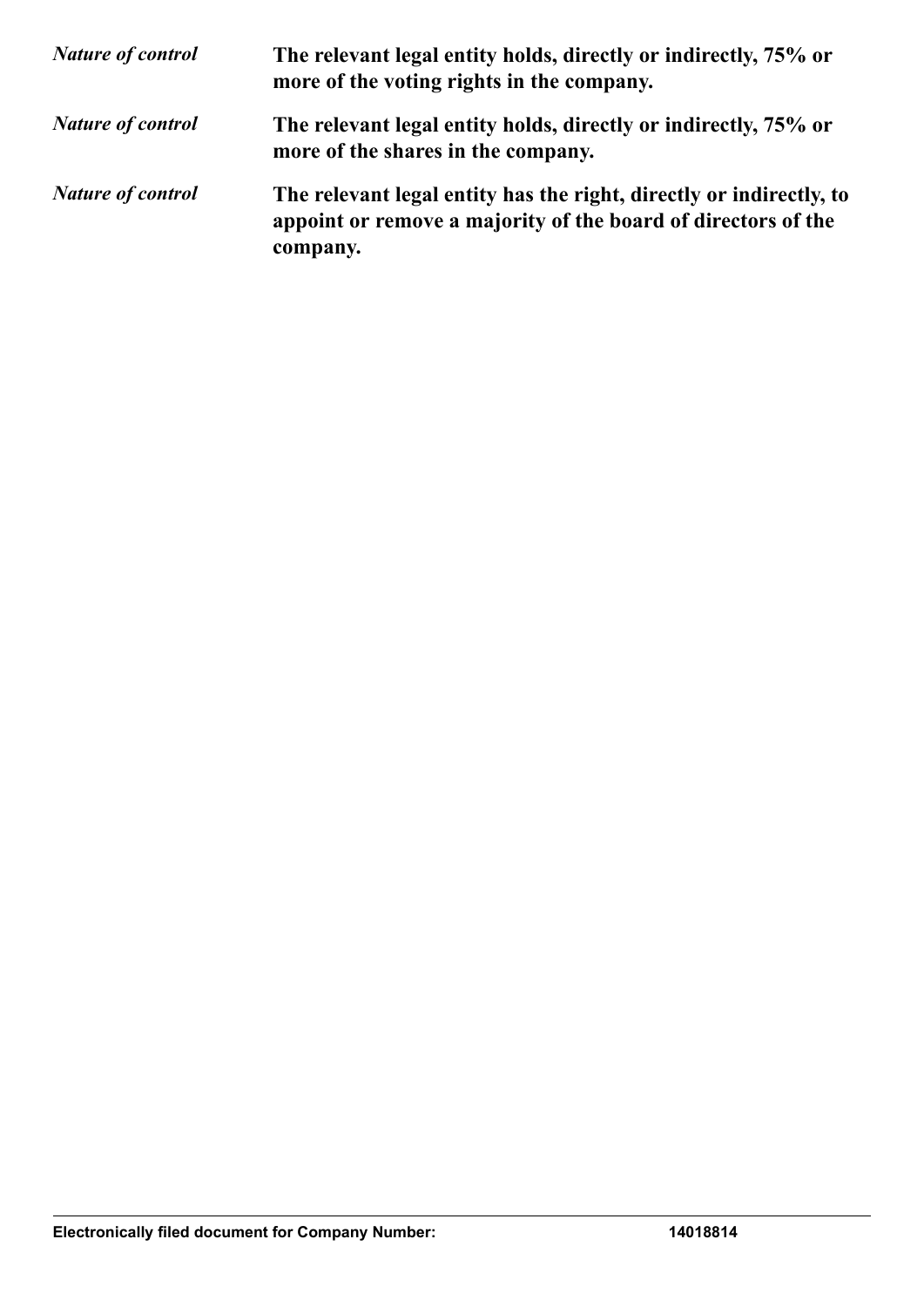*I confirm the requirements of the Companies Act 2006 as to registration have been complied with.*

*Authenticated* **YES**

*Name:* **SANCOS GROUP LTD**

## *Authorisation*

*Authoriser Designation:* **subscriber** *Authenticated* **YES**